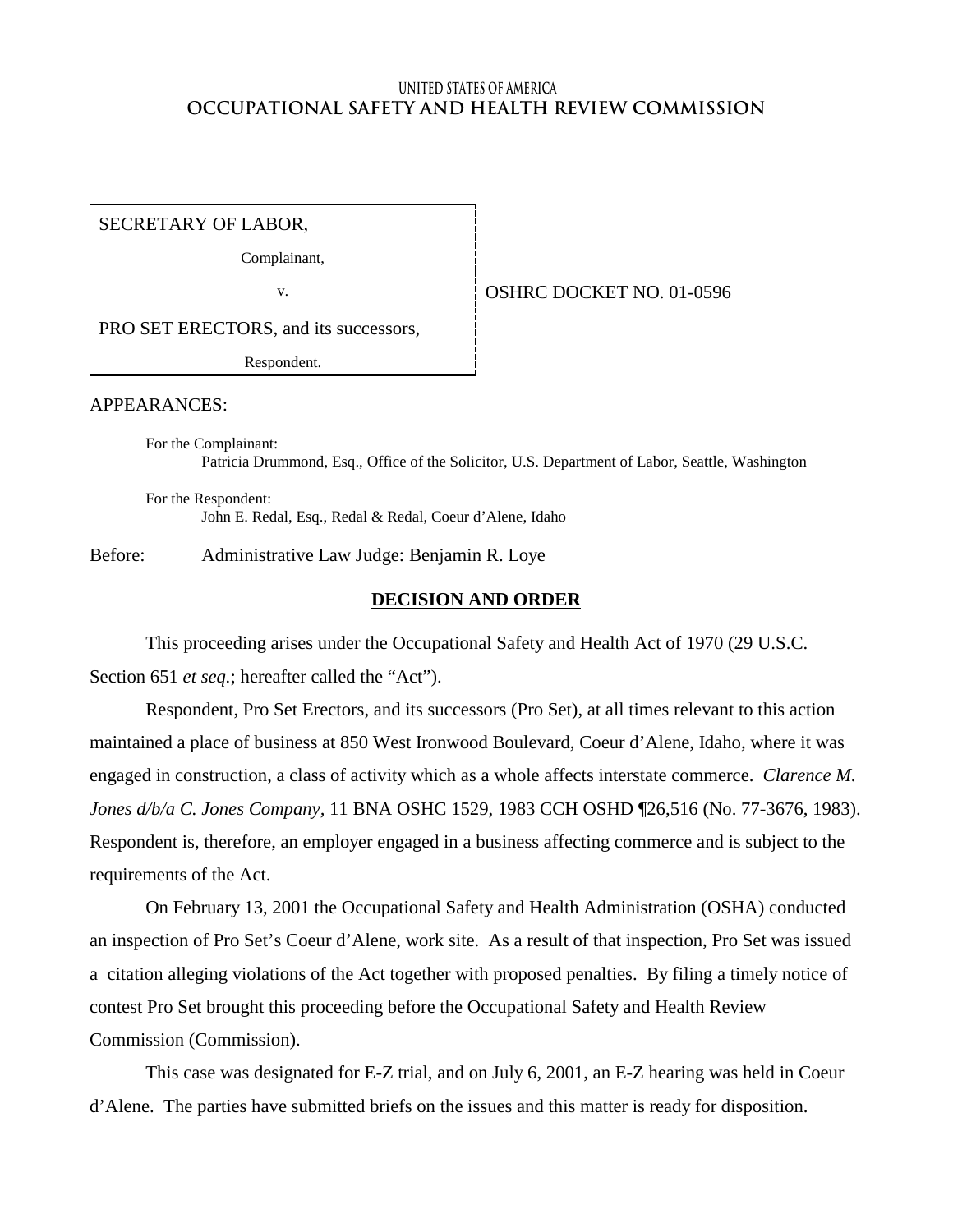#### **Facts**

On February 13, 2001, Compliance Officer (CO) Virgle Howell observed two Pro Set ironworkers, Ron Junker and Mark Boss, working from a Grove aerial (snorkel) lift approximately 30 feet above the ground (Tr. 14, 21-22, 81). The snorkel lift's basket was approximately six feet long and three feet wide, with a control panel located on the long side that extended about 12 inches into the basket (Tr. 43; Exh. R-2). The top rail of the basket was approximately waist high, the midrail knee high (Tr. 83; Exh. R-1). Howell believed that the lift was about a foot to 18 inches from the side of the building under construction, and that the top rail of the basket was level with an iron masonry ledge the employees were welding (Tr. 26, 38, 80). Pro Set's employees confirmed the basket's size and configuration, but stated that the long side of the basket was pushed up flush to the structure as they worked (Tr. 81-82, 85; Exh. R-2).

CO Howell testified that, as he watched through binoculars, Junker stepped onto the midrail and climbed out of the lift basket. Junker was not using his personal fall protection system (Tr. 24, 26, 29, 50, 53). Howell testified that after welding the ledge into place, Junker climbed back into the lift basket, still without the benefit of fall protection (Tr. 25-26). The employee remaining in the basket, Mark Boss, was tied off while he worked inside the basket (Tr. 71).

Junker, who identified himself as the crew foreman (Tr. 80, 93), testified that on the day of the inspection he and Boss were installing angle iron onto the side wall of the structure under construction (Tr. 82). Junker could not reach over the iron to weld it, so he climbed over the top rail of the basket onto a stairway inside the structure and welded the angle from there before climbing back into the bucket (Tr. 82, 85). Junker stated that, while working from inside the basket, both he and Boss wore full body harnesses attached to the basket with a lanyard (Tr. 90-91; *See also,* testimony of Mark Boss, Tr. 102). Junker admitted that he unhooked his lanyard and held it in his hand while climbing out of the basket to work from the stairway (Tr. 93).

Mark Boss testified that the lift basket's motor was off, and that the basket was pushed tight up against the wall when Junker climbed out. Boss stated that there was no movement in the basket while they worked, or when Junker climbed out (Tr. 87, 100, 106-07). According to Boss, Junker unhooked his lanyard, exited the lift basket from the left rear side opposite the control panel, completed his welding quickly, and then climbed back in (Tr. 100, 105, 109; Exh. R-2). Boss stated that Junker stepped over the angle iron they were working on and onto the stairway, as the iron ledge had not yet been welded firmly into place (Tr. 110-11).

2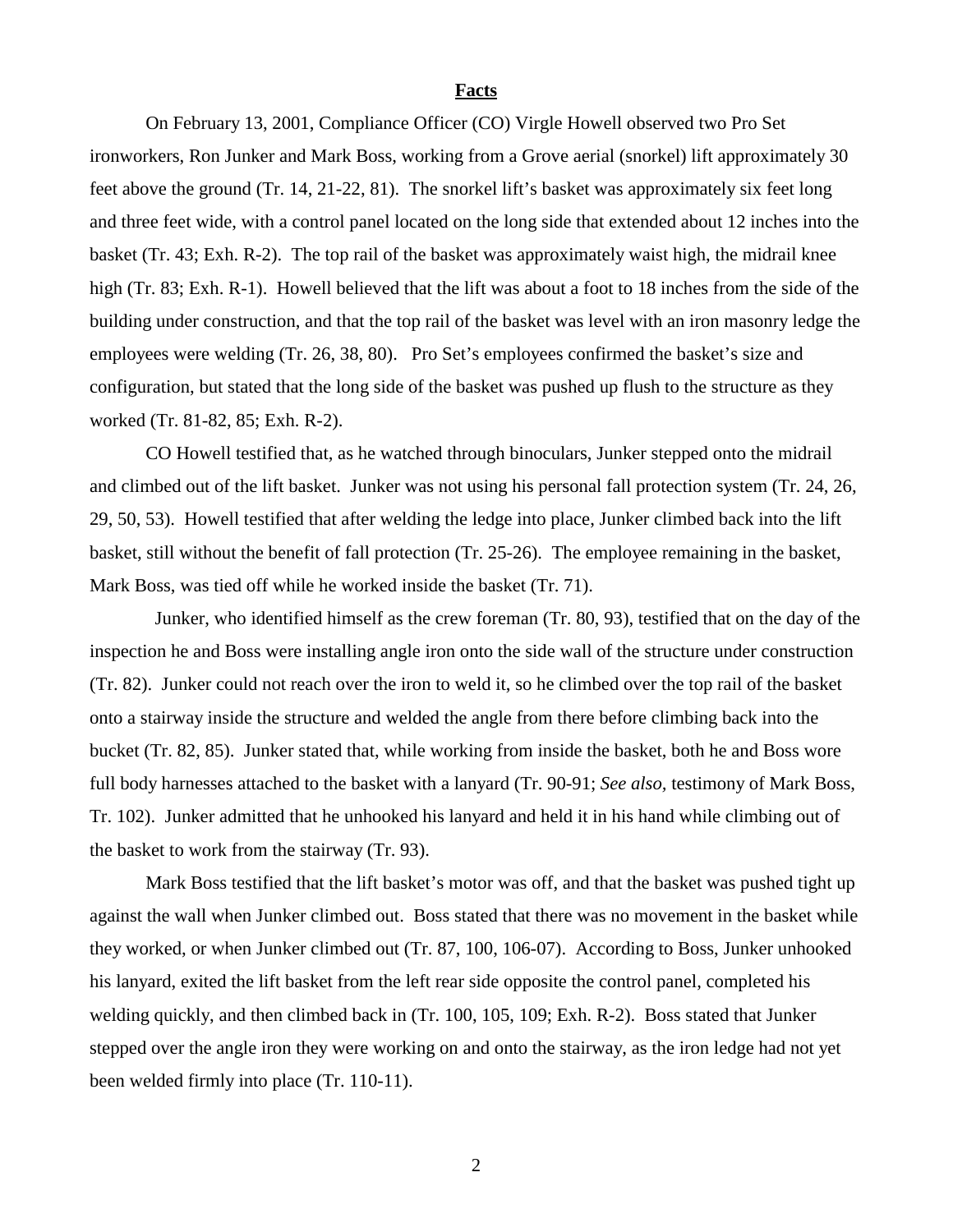#### **Alleged Violations**

Serious citation 1, item 1 alleges:

29 CFR 1926.105(a): Safety nets were not provided when workplaces were more than 25 feet above the ground or water surface, or other surface(s) where the use of ladders, scaffolds, catch platforms, temporary floors, safety lines, or safety belts was impractical:

(a) 850 West Ironwood Blvd., Coeur d'Alene, ID: On February 13, 2001 an iron worker/welder made a transition without the use of fall protection out of a Grove AMZ 68, MB 306 aerial lift to work on the second story working surface. The height of the transition was approximately thirty-two feet above ground level exposing the worker to a thirty-two foot fall hazard.

The cited standard states:

Safety nets shall be provided when workplaces are more than 25 feet above the ground or water surface, or other surfaces where the use of ladders, scaffolds, catch platforms, temporary floors, safety lines, or safety belts is impractical.

## *Discussion*

In order to prove a violation of section  $5(a)(2)$  of the Act, the Secretary must show by a preponderance of the evidence that (1) the cited standard applies, (2) there was a failure to comply with the cited standard, (3) employees had access to the violative condition and (4) the cited employer either knew or could have known of the condition with the exercise of reasonable diligence. *See, e.g., Walker Towing Corp.*, 14 BNA OSHC 2072, 2074, 1991-93 CCH OSHD ¶29239, p. 39,157 (No. 87-1359, 1991).

It is now well settled that §1926.105(a) applies to falls to the exterior of a structure during steel erection. *L.R. Willson and Sons, Inc.*, 18 BNA OSHC 1698; 1999 CCH OSHD ¶31,796 (No. 94-1546, 1999). This judge finds it more likely than not that Ron Junker stepped on the midrail of the lift basket to step over the top rail and the unsecured masonry ledge and onto the stairs inside the structure. Junker admits he was not using fall protection at the time. Pro Set, however, argues that the standard was not violated because the lift basket itself is a "catch platform."

CO Howell testified, that although current OSHA standards do not contain a definition of the term "catch platform," earlier versions of the standard envision a catch platform as a stationary platform, appended to the work structure, with a 42" guardrail, midrail, and toeboard (Tr. 38; Exh. C-3). In her brief, the Secretary also argues that the lift basket could not serve as a catch platform because it did not provide any meaningful fall protection for an employee climbing out of the basket. At the hearing, James Hoctor, a safety consultant testifying for Pro Set, conceded that an employee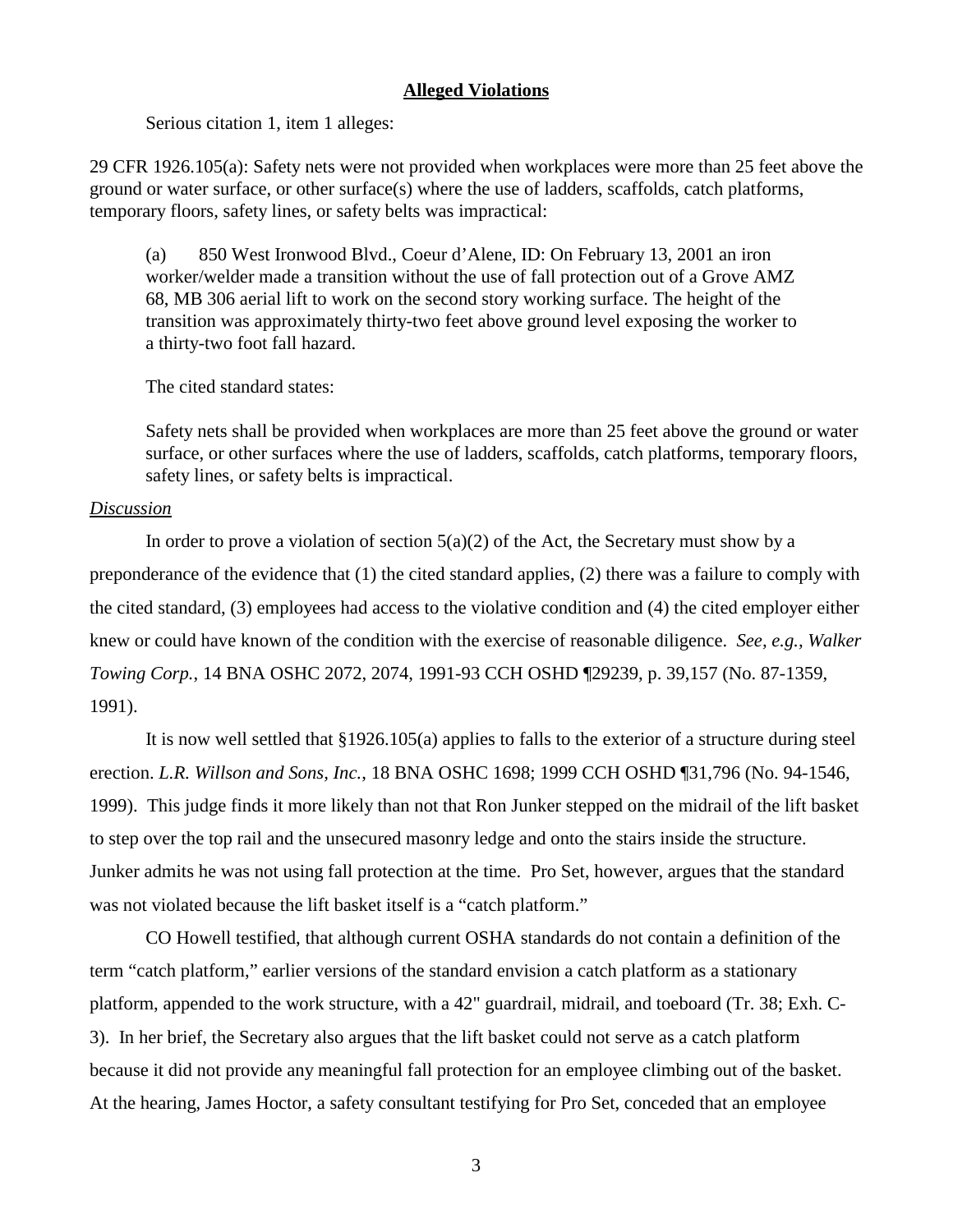falling from the railing of the basket would only be "caught" by the basket if he landed in an area covering "a couple" of square feet (Tr. 145), and that there was no guarantee that a falling employee would not miss the basket and fall to the ground (Tr. 146).

It is well settled that the interpretation of a standard by the promulgating agency is controlling unless clearly erroneous or inconsistent with the regulation itself. *Martin v. OSHRC (CF&I Steel Corp.)*, 111 S.Ct. 1171, 1179 (1991); *Udall v. Tallman*, 380 U.S. 1, at 16, 87 S.Ct. 792, at 801 (1965). Though a term may not be defined by the statute, the Secretary's interpretation of that term during litigation before the Commission is an exercise of her delegated lawmaking powers and so is entitled to some weight on judicial review. *CF& I Steel, supra.* In this case, the Secretary's interpretation of the cited standard is well reasoned. The Secretary maintains that an employer cannot comply with §1926.105(a) merely by providing one of the devices enumerated in the standard; the fall protection provided must actually protect exposed employee against exterior fall hazards. Secretary's counsel cites *State Sheet Metal Co.,* 16 BNA OSHC 1155, 1993-95 CCH OSHD ¶30,042 (No. 90-1620 & 90- 2894, 1993), and cases cited therein, which note that temporary flooring that does not actually provide fall protection does not fulfill the requirements of §1926.105(a). *Id*., at 1158.

This judge agrees with the Secretary's conclusion that because the snorkel lift basket does not provide the fall protection envisioned by the cited standard, it is not the equivalent of a "catch platform." The Secretary has demonstrated that the cited standard was violated.

Finally, the Commission has held that the knowledge, actual or constructive, of an employer's supervisory personnel will be imputed to the employer, unless the employer establishes substantial grounds for not imputing that knowledge. *Ormet Corp*., 14 BNA OSHC 2134, 2138-39, 1991-93 CCH OSHD ¶29,254, p. 39,203 (No. 85-531, 1991). Ron Junker was the acting foreman on the cited job, and Pro Set does not argue that it could not, with the exercise of reasonable diligence, have known of or prevented his violation of the cited standard.

The Secretary has established a violation of the cited standard.<sup>1</sup>

<sup>&</sup>lt;sup>1</sup> CO Howell testified that OSHA allows men to use aerial lifts to access structural steel construction, if there is no other feasible means of reaching an elevation, citing an 8/4/97 letter of interpretation from the regional administrator for OSHA region 10 (Tr. 75, 153-54). According to Howell, the employee must remain tied off to the basket when making the transition to the structure, however, and reclip onto the structural steel before commencing work in that location (Tr. 75). Nonetheless, Howell testified at the hearing that, because there was a stairway in place Junker could have used to access the 30 foot elevation, climbing from the basket was inappropriate in this case (Tr. 76). This judge notes that, while interviewing Junker the day of the inspection, Howell told him that he should have remained tied off while he climbed out of the lift basket; at no point did he suggest that leaving the basket was, in itself, unacceptable (Exh. R-1).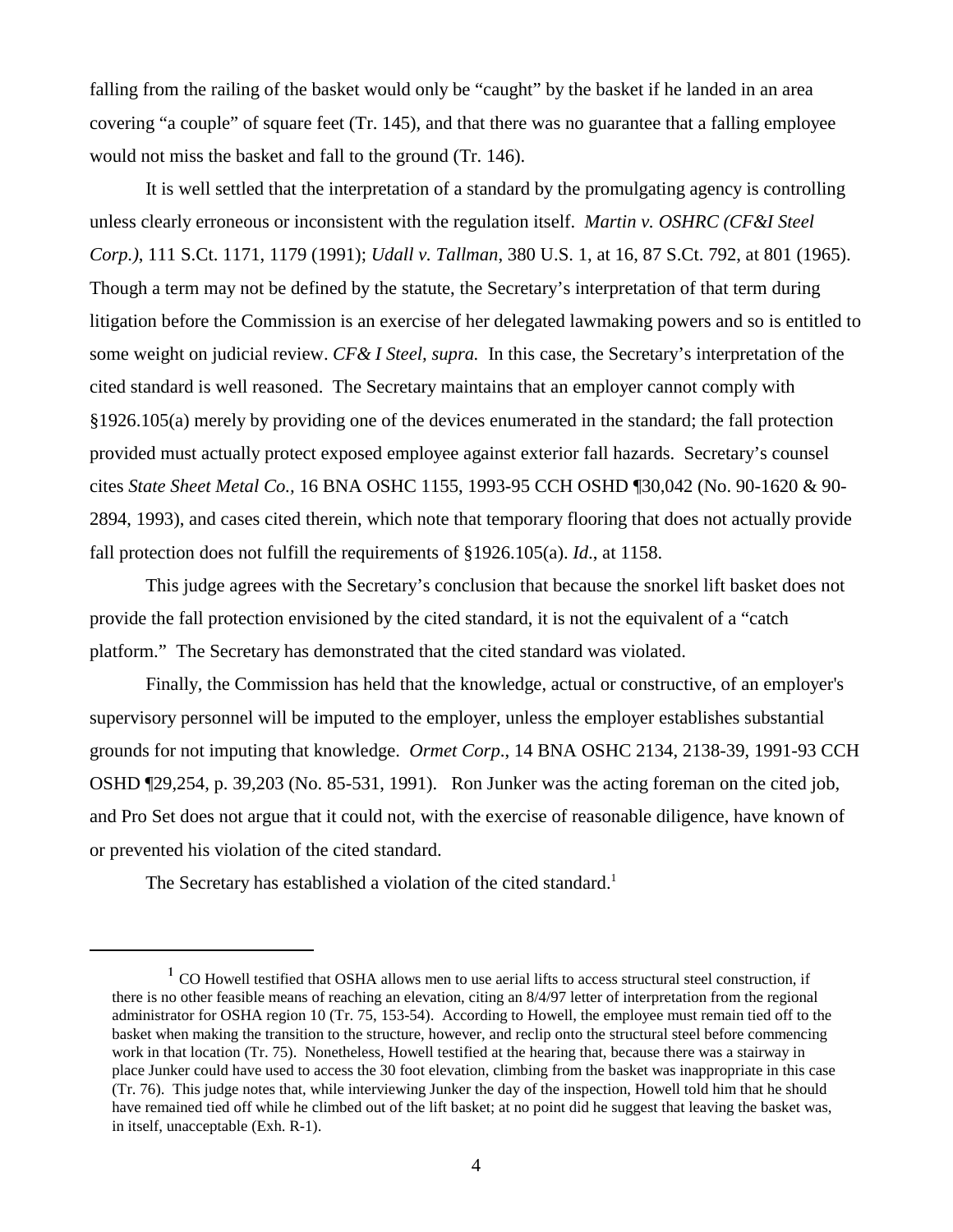## *Penalty*

A proposed penalty of \$1,500.00 was proposed for this item. CO Howell testified that a 30 foot fall would likely result in broken bones, and/or debilitating injuries, up to and including death (Tr. 31). Howell stated that the gravity of the violation was high. Howell believed that the probability of an accident occurring was greater, in part, because he believed that Junker climbed out of the end of the basket, and sat on the 6" masonry ledge for a short period of time (Tr. 27, 44). Howell also believed that the extended basket was unstable, which could cause an employee climbing the rails to be ejected from the basket (Tr. 40, 42). The gravity based penalty was reduced by 60% based on Pro Set's small size. An additional reduction was provided for history, as Pro Set had received no prior citations from Federal OSHA (Tr. 47).

This judge finds that the gravity of this item was overstated. Junker was exposed to the cited hazard for only seconds as he climbed over the lift basket's railing. The videotape supports Pro Set's contention that the lift basket was pushed up tight to the structure, allowing both Junker and Boss to work on the four inch angle iron from both the basket and the stairway inside the structure. This judge credits Boss' assertion that wedging the basket considerably reduced the instability of the basket. Because the probability of an accident occurring was less than originally believed by Howell, a penalty of \$700.00 is deemed appropriate and will be assessed.

## **Alleged Violations of §1926.453** *et seq.*

The alleged violations below have been grouped because they involve similar or related hazards that may increase the potential for injury resulting from an accident.

Serious citation 1, item 2a alleges:

29 CFR 1926.453(b)(2)(iv): Employees were not standing firmly on the floor of the basket, and were sitting or climbing on the edge of the basket:

(a) 850 West Ironwood Blvd., Coeur d'Alene, ID: On February 13, 2001 an iron worker/welder made a transition without the use of fall protection out of a Grove AMZ 68, MB 306 aerial lift to work on the second story working surface. The worker climbed out of the aerial lift and onto the second story working surface exposing him to a thirty-two foot fall hazard to the ground below.

Serious citation 1, item 2b alleges:

29 CFR 1926.453(b)(2)(v): A body belt was not be (sic) worn and a lanyard was not attached to the boom or basket when working from an aerial lift: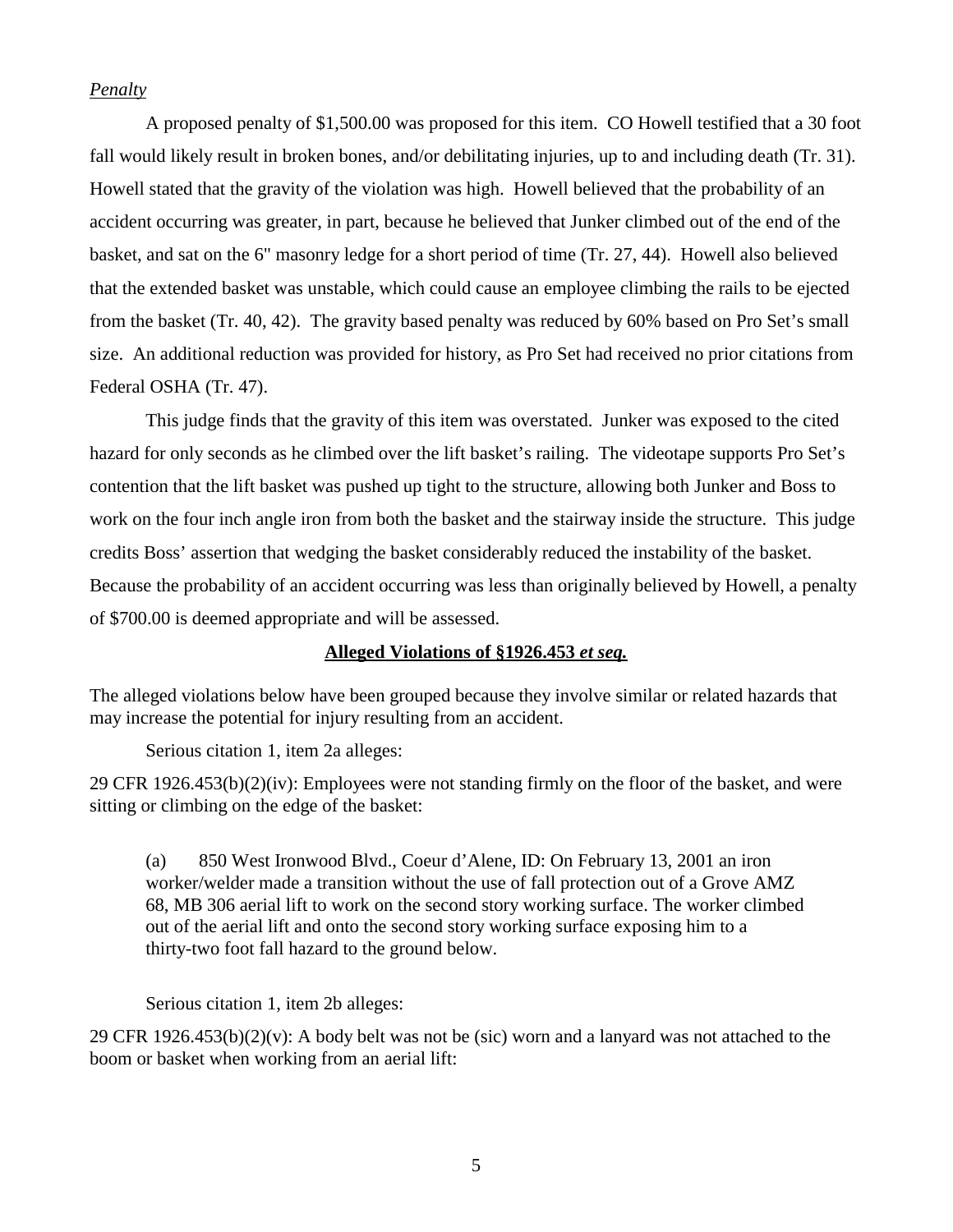(a) 850 West Ironwood Blvd., Coeur d'Alene, ID: On February 13, 2001 an iron worker/welder made a transition without the use of fall protection out of a Grove AMZ 68, MB 306 aerial lift to work on the second story working surface. The worker climbed out of the aerial lift and onto the second story working surface exposing him to a thirty-two foot fall hazard to the ground below.

The cited standards require:

(iv) Employees shall always stand firmly on the floor of the basket, and shall not sit or climb on the edge of the basket. . . for a work position.

(v) A body belt shall be worn and a lanyard attached to the boom or basket when working from an aerial lift.

#### *Discussion*

Items 2a and 2b are based on the identical conduct discussed at item 1.

As a threshold matter, this judge notes that §1926.453 *et seq.* does not appear to apply to the cited circumstances. The evidence establishes that Junker was not climbing to the edge of the basket to use it as a work position, nor was he working from the basket when he removed his lanyard to climb out.

In any event, it is well established that the Commission has wide discretion in the assessment of penalties for distinct but potentially overlapping violations; similar or duplicative items may be grouped for purposes of assessing an appropriate penalty. *See, Pentecost Contracting Corp*., 21 OSHC (BNA) 2133; 1997 OSHD (CCH) ¶31,382 (No. 92-3788 & 92-3790, 1997); *H.H. Hall Constr. Co. (Hall)*, 10 BNA OSHC 1042, 1981 CCH OSHD ¶25,712, (No. 76-4765, 1981)*.* The violations cited at 2a and 2b are clearly duplicative of item 1, in that all three violations require the same abatement conduct. *J. A. Jones Construction Co.*, 16 BNA OSHC 1497, 1991-93 CCH OSHD ¶29,964 (No. 87- 2059, 1993). Ron Junker had only to remain tied off until reaching the structure's staircase to avoid citation for all three items.

The gravity of the underlying violation here is not high enough to justify affirming duplicative citations and imposing additional penalties for the violative conduct cited. Items 2a and 2b are vacated.